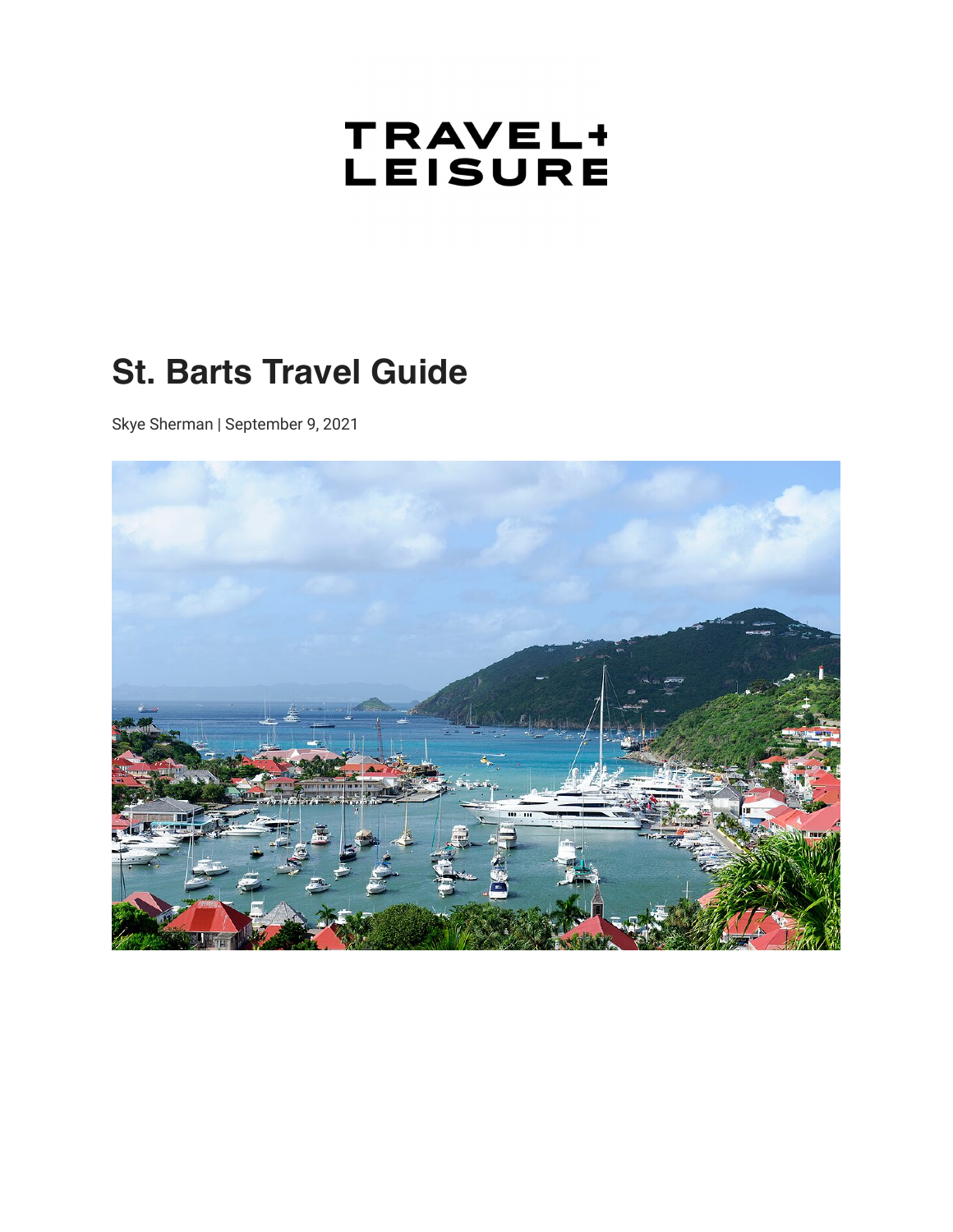St. Barts—also known as St-Barth, St. Barths, and Saint Barthélemy—is a Frenchspeaking Caribbean island known for its luxe vibe and flawless beaches. Popular among the jet set, St. Barts is home to many high-end restaurants, designer stores, and yachts, but not a lot of land or people: the population of the 9.26-square-mile island was around 10,000 in the most recent census.

With no direct flights from the U.S., this little piece of paradise in the French West Indies isn't super easy to reach, but that's part of its allure. Many visitors arrive by private plane or yacht, and those who go the commercial route know the treasure awaiting them at the end is worth the multi-step journey.

Arrive to the hilly, red-roofed island—after a thrilling touchdown on a short beachfront airstrip; landing here is one of the most remarkable airport experiences in the world and you'll instantly see what makes St. Barts such a coveted getaway.

#### **Time Zone**

Atlantic Standard Time all year (no clock changes during Daylight Saving Time).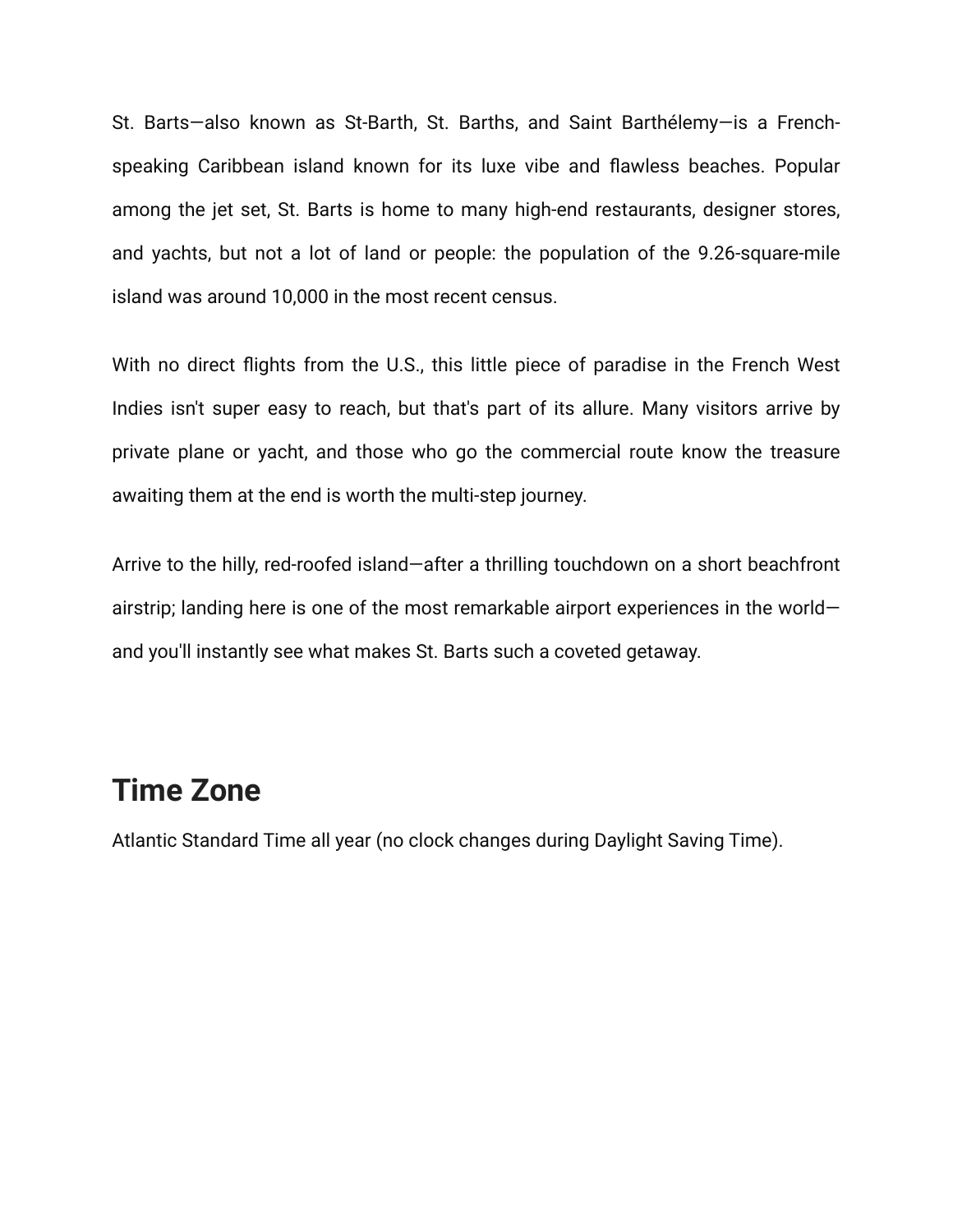#### **Best Time to Go**

The weather is warm year-round, so weather isn't the main factor to consider for a visit—but there are other types of seasons to contend with in St. Barts.

Late November through early January is peak tourist season. Prices on hotels and flights are much higher than usual, and some properties even require two-week minimum stays around the holidays. High season lasts through February, but the prices aren't quite as high as they are around the holidays.

March and April continue to see higher rates due to events like Easter, spring break, and various regattas, including the annual St. Barths Bucket Regatta that takes place each March. May and June are great months to visit St. Barts because there are still many visitors, but the crowds are thinner and the rates aren't quite so inflated. It's also outside of hurricane season, which begins in June.

June through November is hurricane season and while the rates are much lower during the summer, there is a risk that your plans will be affected by the development of a storm. If you're not worried about this, it can be a great time to visit and experience a slightly more affordable, less crowded St. Barts.

Note that some properties close for seasonal maintenance during September and October. Late summer also tends to be rainier in St. Barts, while November through April is the island's drier season.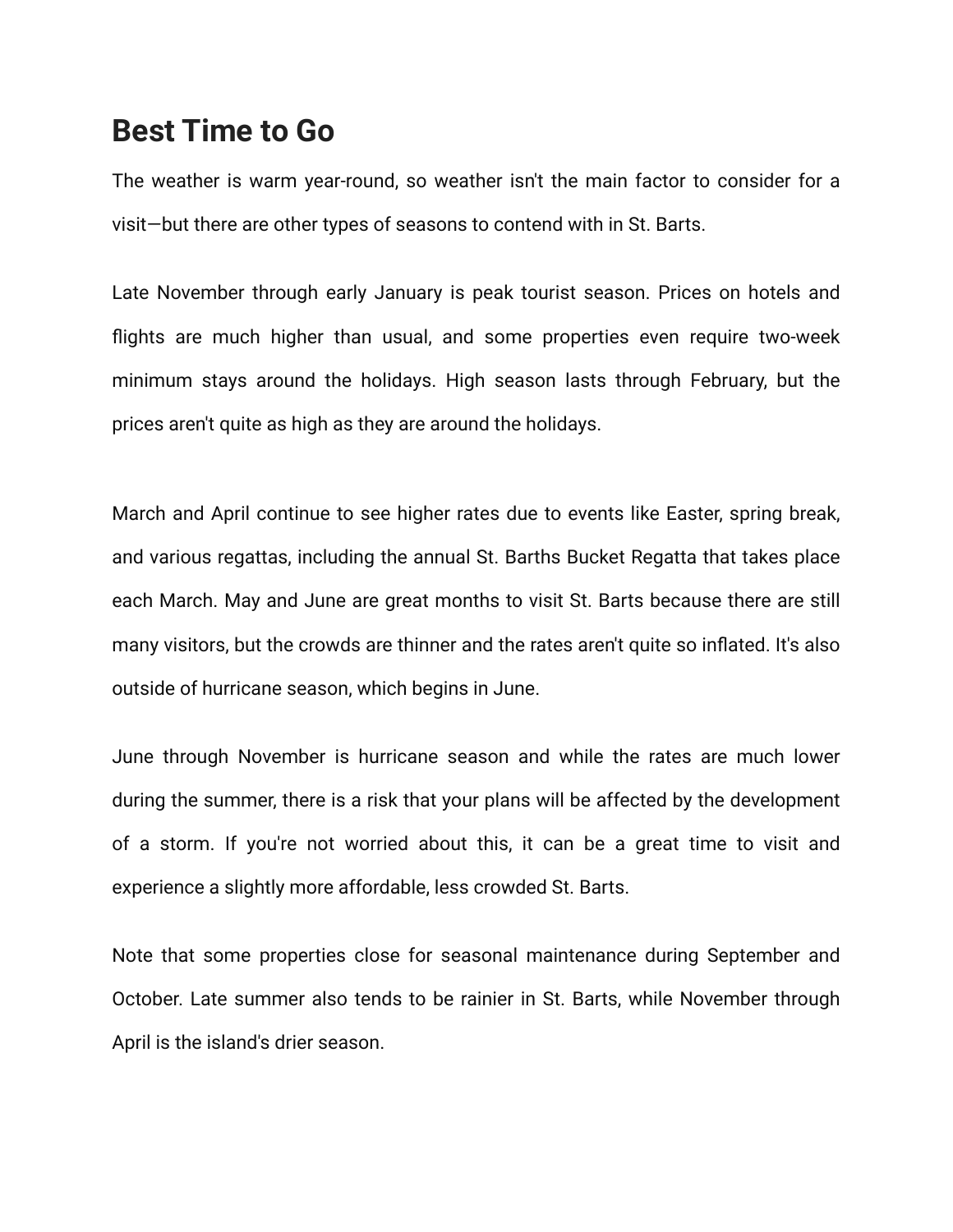## **Things to Know**

**Currency:** Euro (Check the [current exchange rate](https://www.xe.com/))

**Official Language:** French (but everyone speaks English)

**Calling Code:** +590

**Capital City:** Gustavia

**Power Outlets:** The European-style sockets have two round holes, so bring an adapter plug if needed.

There are no direct flights from the U.S. to St. Barts (unless you're chartering a private plane). Your options to get to St. Barts include flying into San Juan, Puerto Rico, and taking a one-hour flight aboard Tradewind Aviation, which can be pricey; flying into the island of St. Maarten and taking a 15-minute flight aboard St Barths Commuter or WinAir, which tends to be more affordable but also requires clearing customs in St. Maarten; or flying into the island of St. Maarten and taking a 45-minute ferry to St. Barts.

Renting a car on the island is the way to go—cabs are hard to come by and very expensive. Fortunately, navigating the island by car is a breeze, and it's one of the more budget-friendly activities on the island.

Renting a villa is a popular alternative to staying in a hotel in St. Barts. A villa may be a better option if you're traveling with a group or desire more privacy than a hotel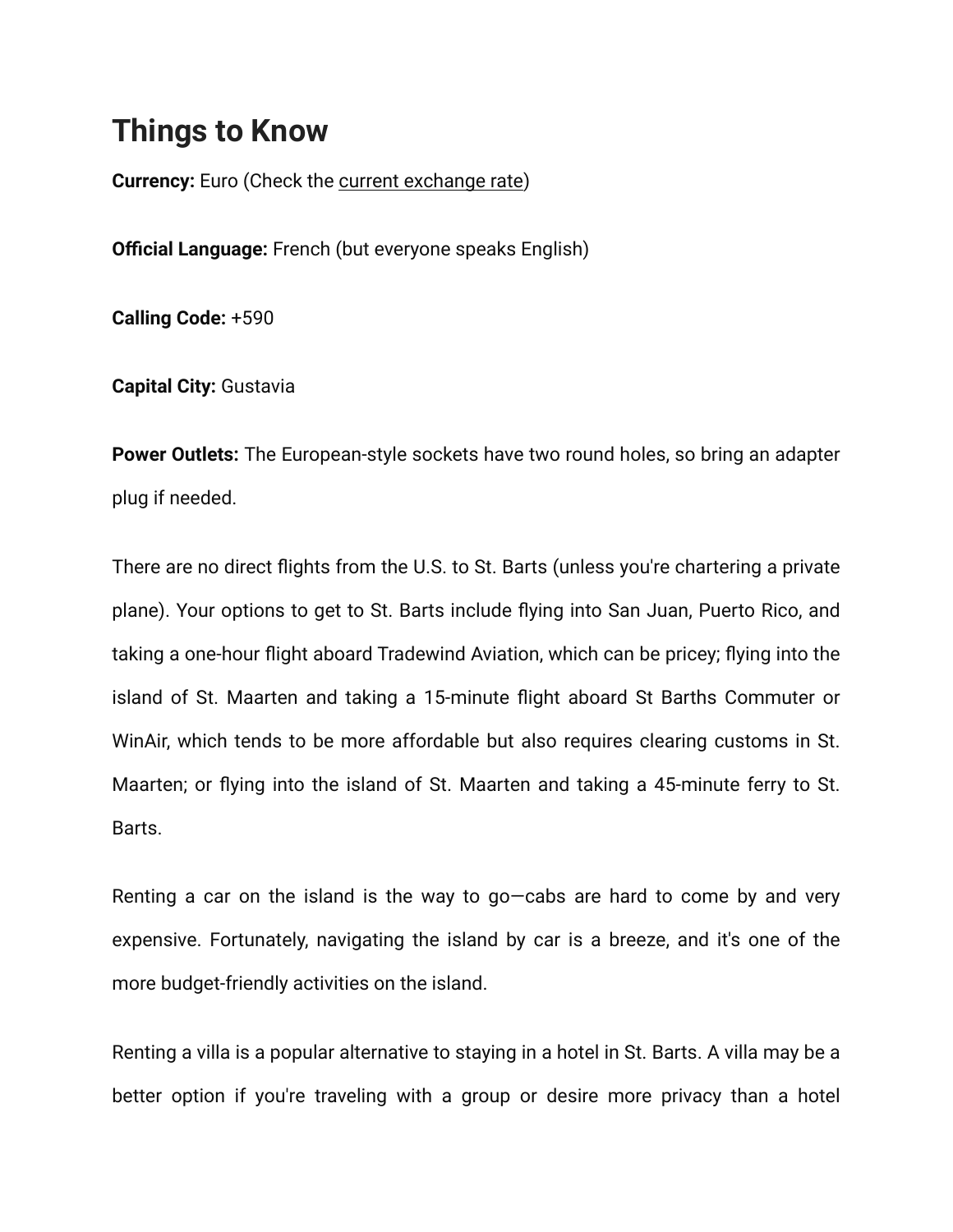affords. Small cottages and apartment-style condos can also be a more affordable alternative to hotels; you'll also save money on food by cooking some of your own instead of eating out for every meal.

Expect some seasonal closures during the Atlantic hurricane season, which lasts from June to November. (However, this is also a good time to score significantly lower rates, as long as you're aware your plans may be forced to change due to the weather.)

#### **How to Get Around**

St. Barts has no public transportation or bus system. Instead, most travelers rent a car, motorbike, scooter, or bicycles. Taxis are available on the island, but are very limited in number and extremely pricey. The island is small, and getting around the entire thing takes less than half an hour.